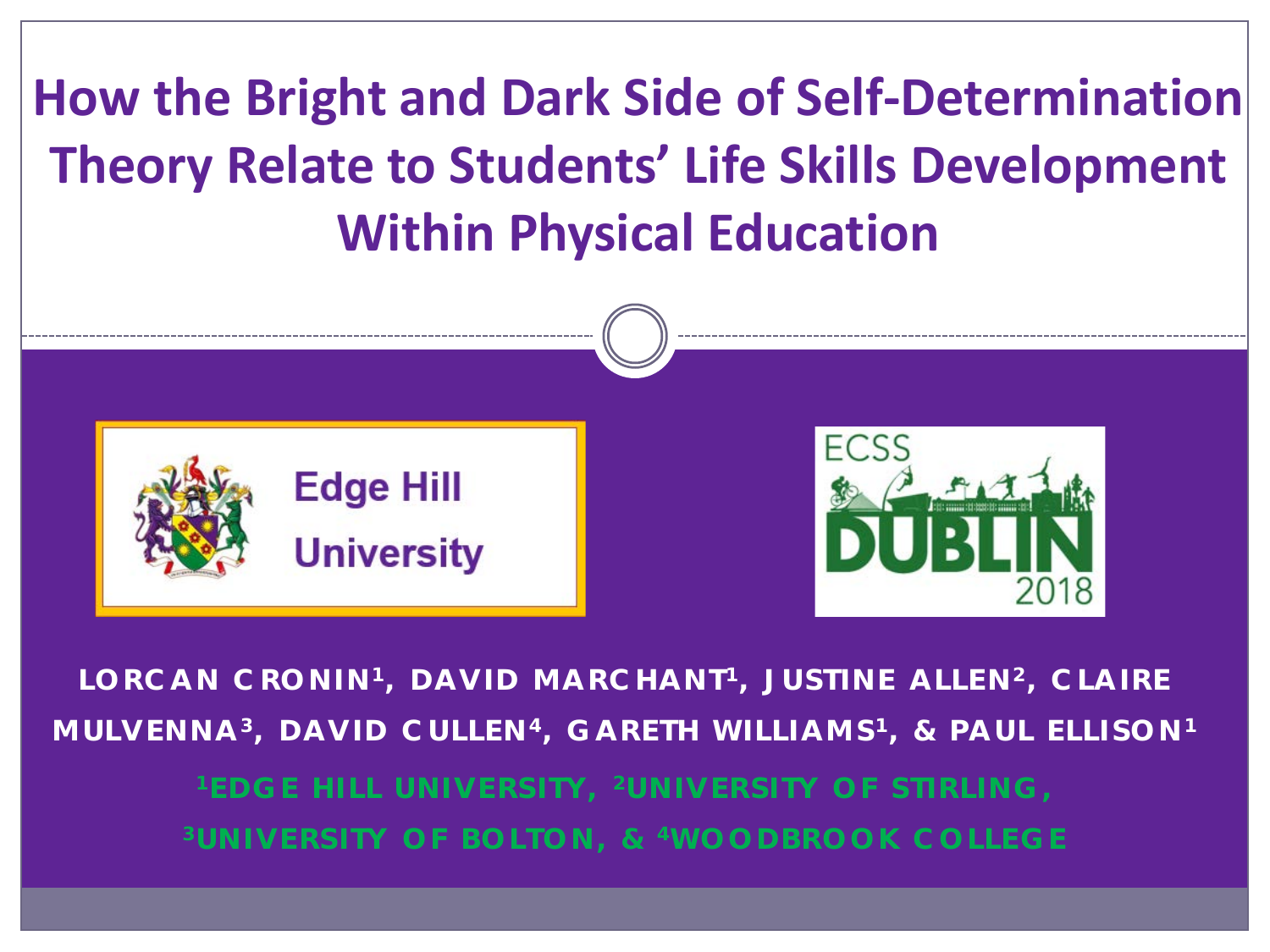# Introduction

- Throughout the world, the personal development of students is seen as a key curricular aim of PE (Hardman, 2011)
- **PE has also been proposed as an ideal setting for the** development of life skills (Goudas, 2010)
- **Teachers play a key role** in young peoples' development within PE (Bailey et al., 2013)



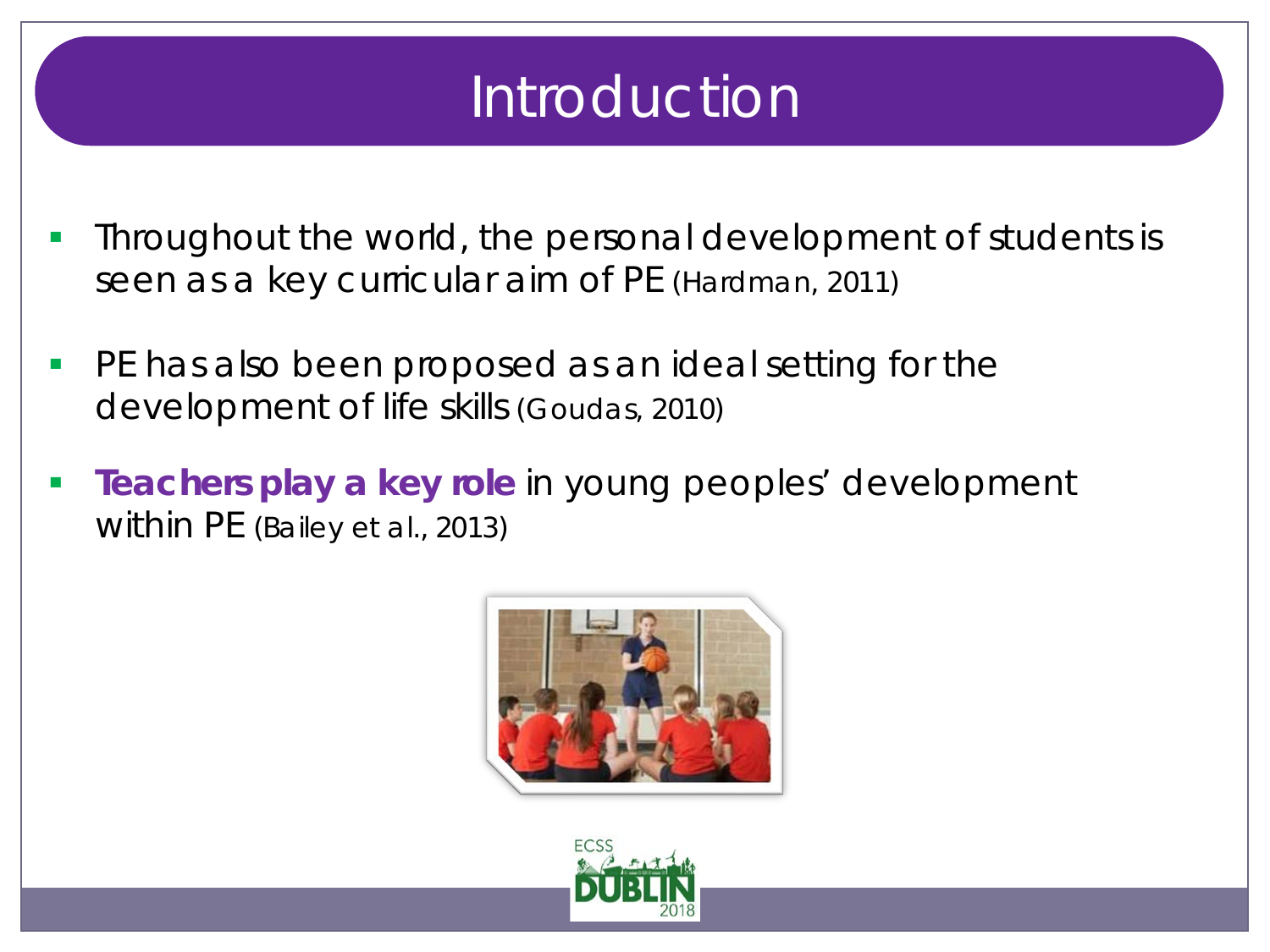# Introduction

#### **Self-Determination Theory and Life Skills Development**

- Self-Determination Theory (Ryan and Deci, 2000) is a theory of human development and wellness
- Hodge, Danish, and Martin's (2013) conceptual framework for life skills interventions suggested that Self-Determination Theory could be utilized to investigate life skills development
- Within PE, Cronin et al. (2018) found that teacher autonomy support was related to the development of eight different life skills within students

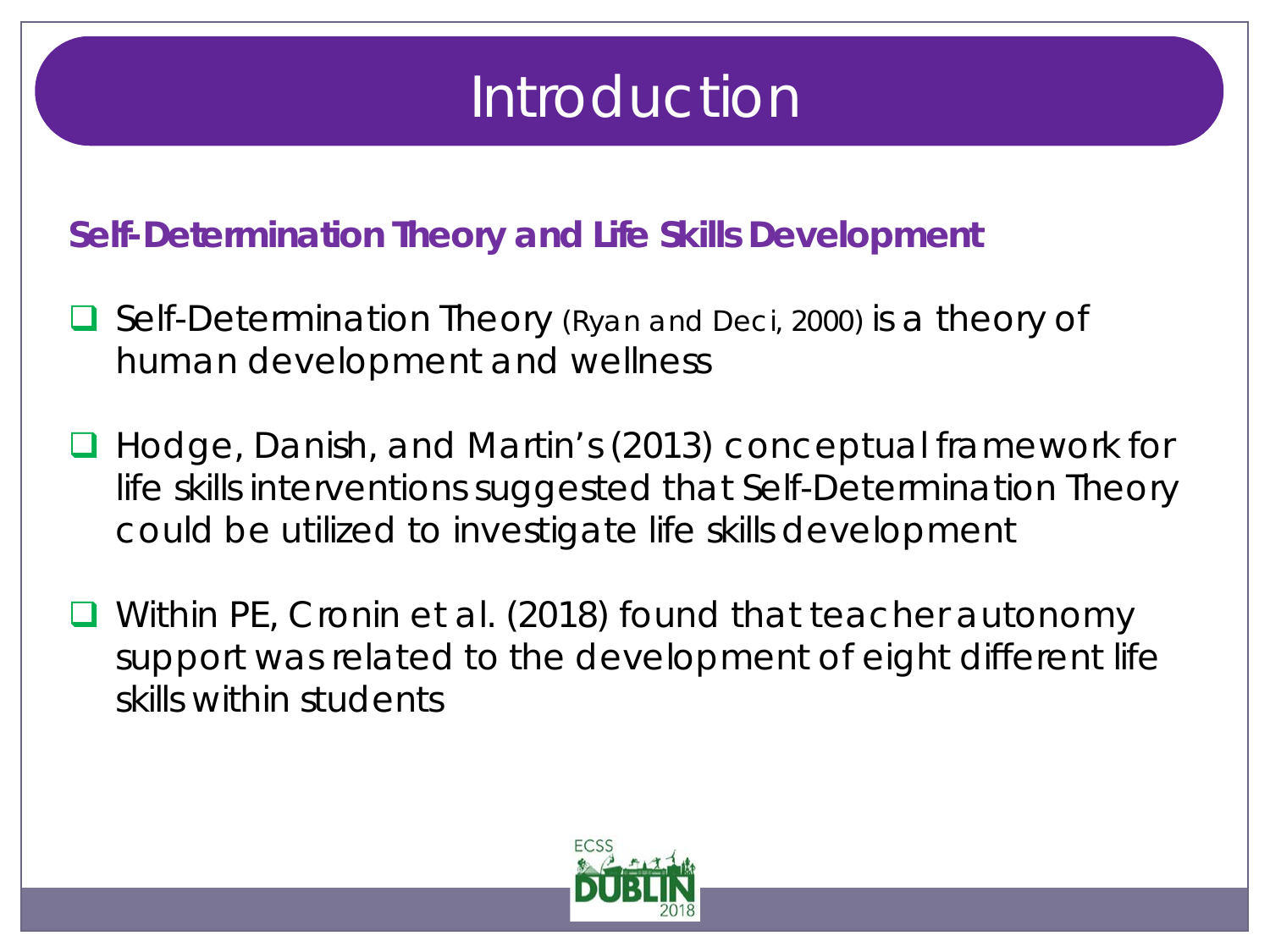# Purpose of the Study

### **Teaching Climate**

- Teacher autonomy support
- **Controlling teaching**

Bartholomew et al. (2011)

dark side

Haerens et al. (2015)

Liu et al. (2017)

#### **Basic Need Satisfaction**

#### **and Frustration**

- Autonomy
- **Competence**
- **Relatedness**

**ECSS** 



#### **Life Skills**

- Teamwork
- Leadership
- Communication
- Social skills
- Goal setting
- Time management
- Problem solving
- Emotional skills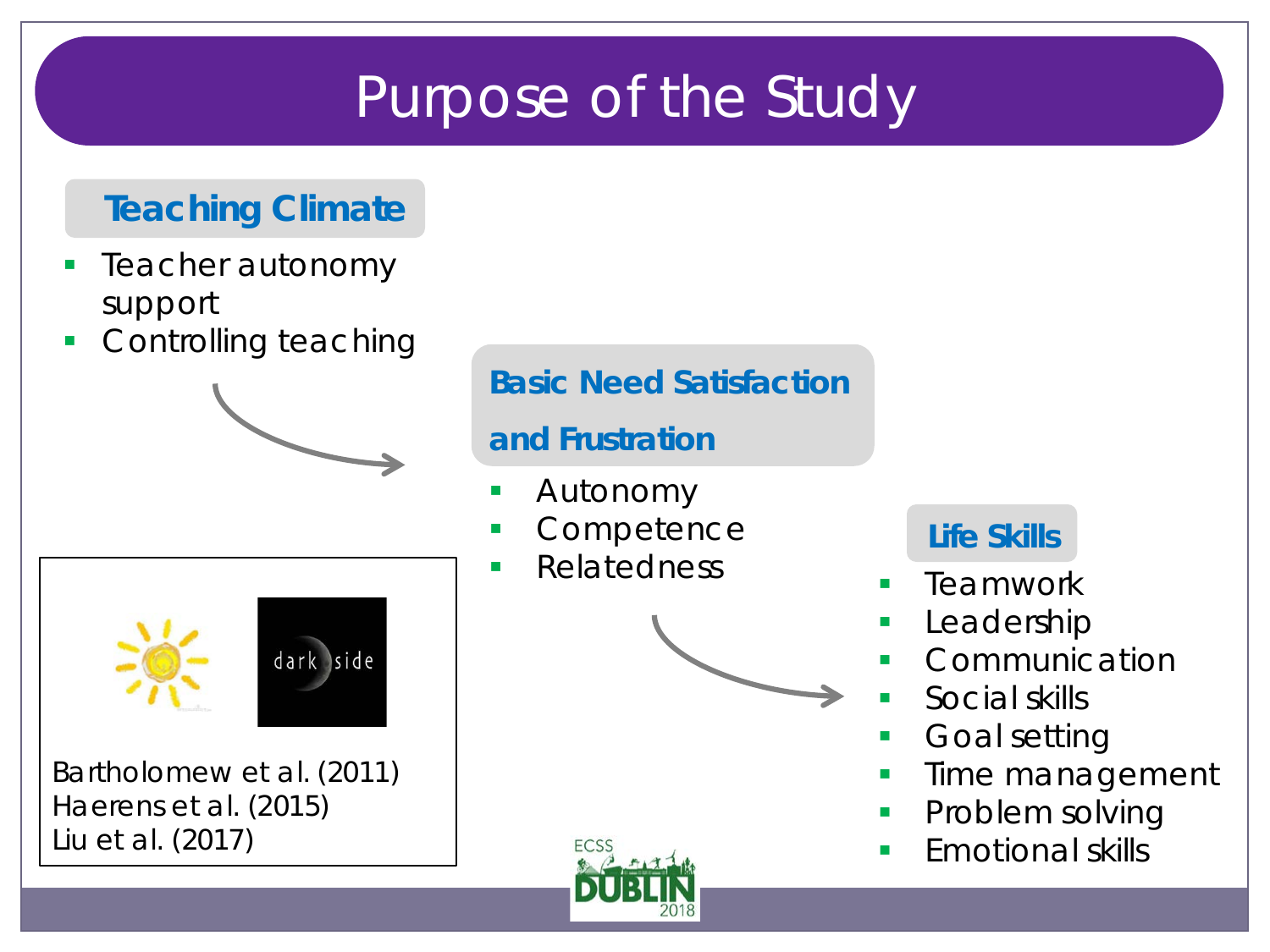## **Method**

### 406 PE Students aged 12–17 years (*M*age = 13.71 years)

Males (*n* = 189) & females (*n* = 217)

## **Participants**

Average of 2.02 hours of PE per week

5 schools across England and Ireland – included 39 teachers

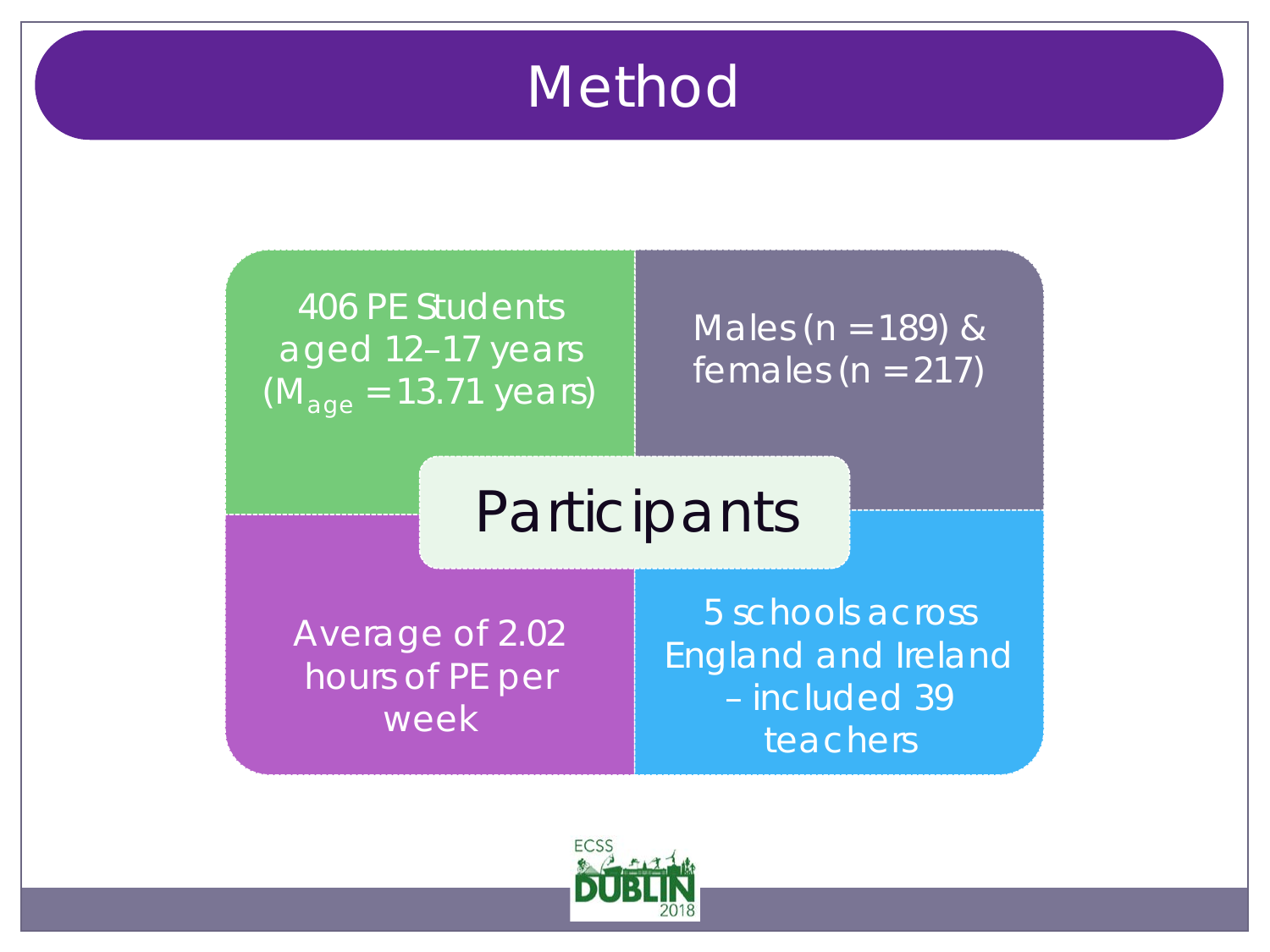## **Measures**

## **Autonomy Supportive and Controlling Teaching**

- Empowering and Disempowering Motivational Climate Questionnaire (Appleton et al., 2016)
- Autonomy-Supportive Coaching Questionnaire (Conroy and Coatsworth, 2007)
- 10 items for each subscale

| My PE teacher                                                          | <b>Strongly</b><br>disagree |  |   | <b>Strongly</b><br>agree |
|------------------------------------------------------------------------|-----------------------------|--|---|--------------------------|
| Gives students choices and options                                     |                             |  | 4 |                          |
| Threatens to punish students to keep them in<br>line during PE classes |                             |  |   |                          |

#### **Alpha coefficients** = .94 and .89

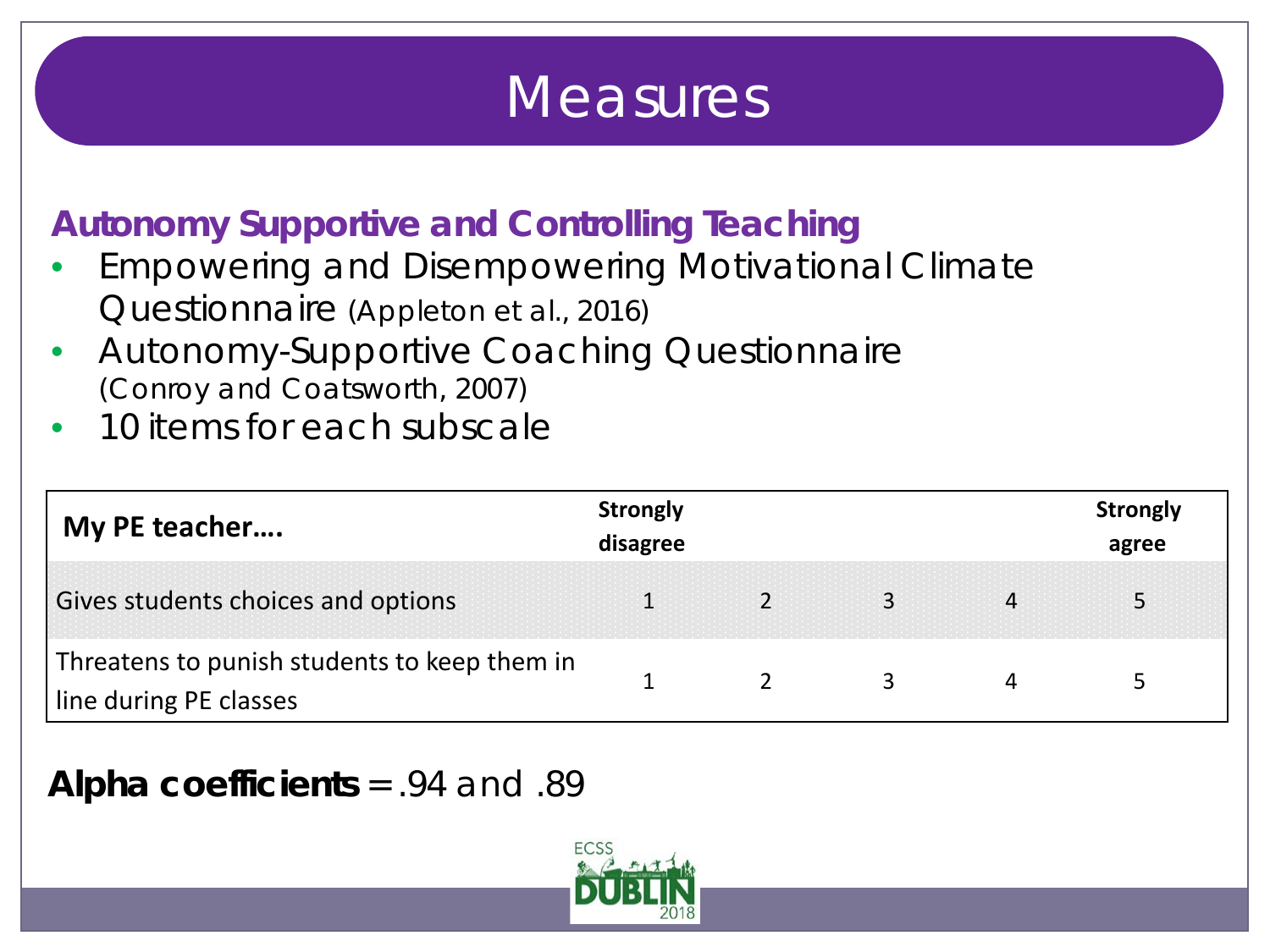## **Measures**

#### **Basic Need Satisfaction and Frustration**

- Basic Needs Satisfaction and Frustration Scale for PE (Haerens et al., 2015)
- 24-item scale

| <b>During PE lessons</b>                                       | Not true<br>at all |                         |                                |                | <b>Completely</b><br>true |
|----------------------------------------------------------------|--------------------|-------------------------|--------------------------------|----------------|---------------------------|
| I feel a sense of choice and freedom in the things I undertake | $\mathbf{1}$       |                         | $2 \t3 \t4$                    |                | 5                         |
| am capable at what I am doing                                  | $\mathbf{1}$       |                         | $2 \qquad 3 \qquad 4 \qquad 5$ |                |                           |
| I feel that class members I care about also care about me      | 1                  | $\sim$ 2                |                                | 45             |                           |
| I feel obligated to do certain things                          | $\mathbf{1}$       |                         | $2 \qquad 3 \qquad 4$          |                | 5                         |
| I feel insecure about my abilities                             | $\mathbf{1}$       |                         | 2 3 4 5                        |                |                           |
| I feel excluded from the group I want to belong to             | $\mathbf{1}$       | $\overline{\mathbf{c}}$ | $\overline{3}$                 | $\overline{4}$ | 5                         |

**Alpha coefficients** = .85 to .91 **Factorial validity** = supported via CFA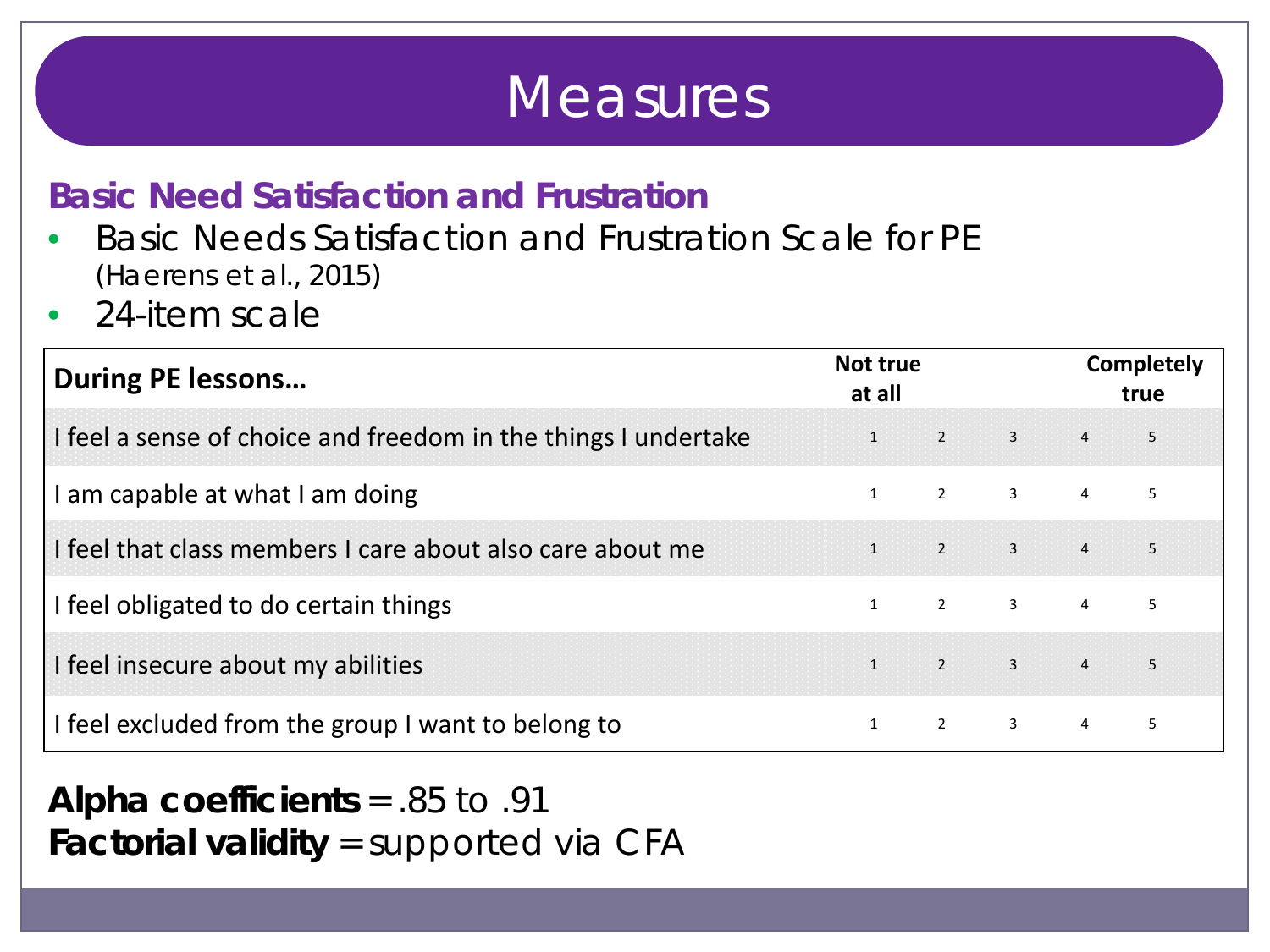## **Measures**

**Life skills development** – Life Skills Scale for PE (Cronin et al., 2018) 43 items assessing the eight life skills listed earlier

| PE classes have taught me to                    | Not at all   | A little       | Some | A lot | Very much |
|-------------------------------------------------|--------------|----------------|------|-------|-----------|
| Work well within a team/ group                  | $\mathbf 1$  | $\overline{2}$ | 3    | 4     | 5         |
| Set specific goals                              |              |                | 3    | 4     | 5         |
| Speak clearly to others                         | $\mathbf{1}$ | $\overline{2}$ | 3    | 4     | 5         |
| Organise team/group members to<br>work together |              | $\overline{2}$ | 3    |       |           |

**Alpha coefficients** = .90 to .94 **Factorial validity** = supported via CFA, ESEM and bifactor analysis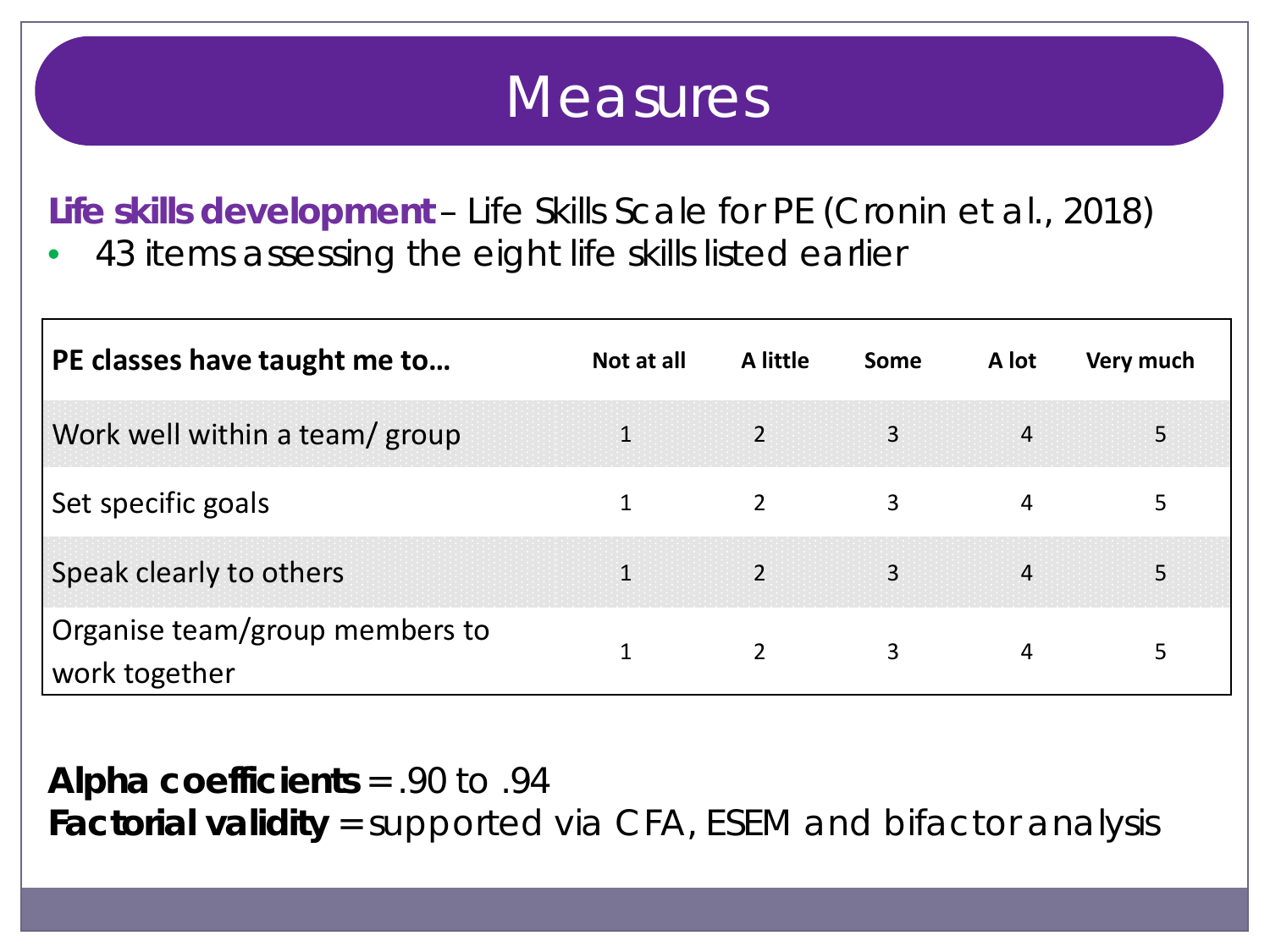# Data Analyses



To assess if multilevel analyses would be appropriate



- **To assess the normality of the data and possible** gender and age group differences
- **Descriptive statistics and correlations**



**Process Macro for SPSS to assess our mediational** models (cross checked our findings using structural equation modelling and the results were substantively identical)

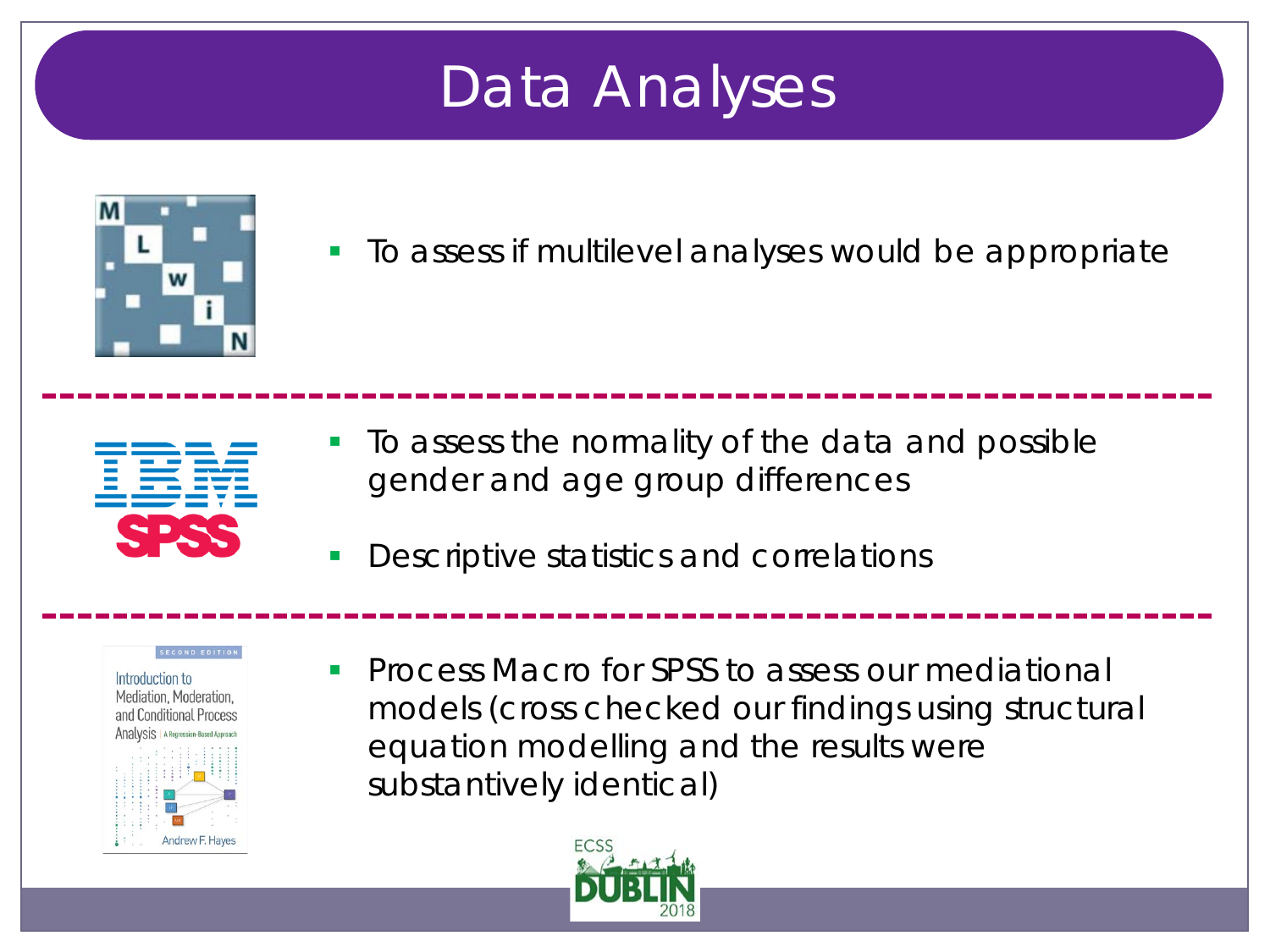## **Results**

## **Students' perception of their PE teacher/s?**

#### **Autonomy supportive**

-------------

#### **Controlling**

| <b>Strongly</b><br>disagree |                |         |                         |         |                | <b>Strongly</b><br>agree |
|-----------------------------|----------------|---------|-------------------------|---------|----------------|--------------------------|
|                             |                |         |                         |         |                |                          |
| $\mathbf{1}$                | $\overline{2}$ |         | $\overline{3}$          | $\star$ | $\overline{4}$ | 5                        |
|                             |                |         |                         |         |                |                          |
| $\mathbf{1}$                | $2^{\circ}$    | $\star$ | $\overline{\mathbf{3}}$ |         | 4              | 5                        |

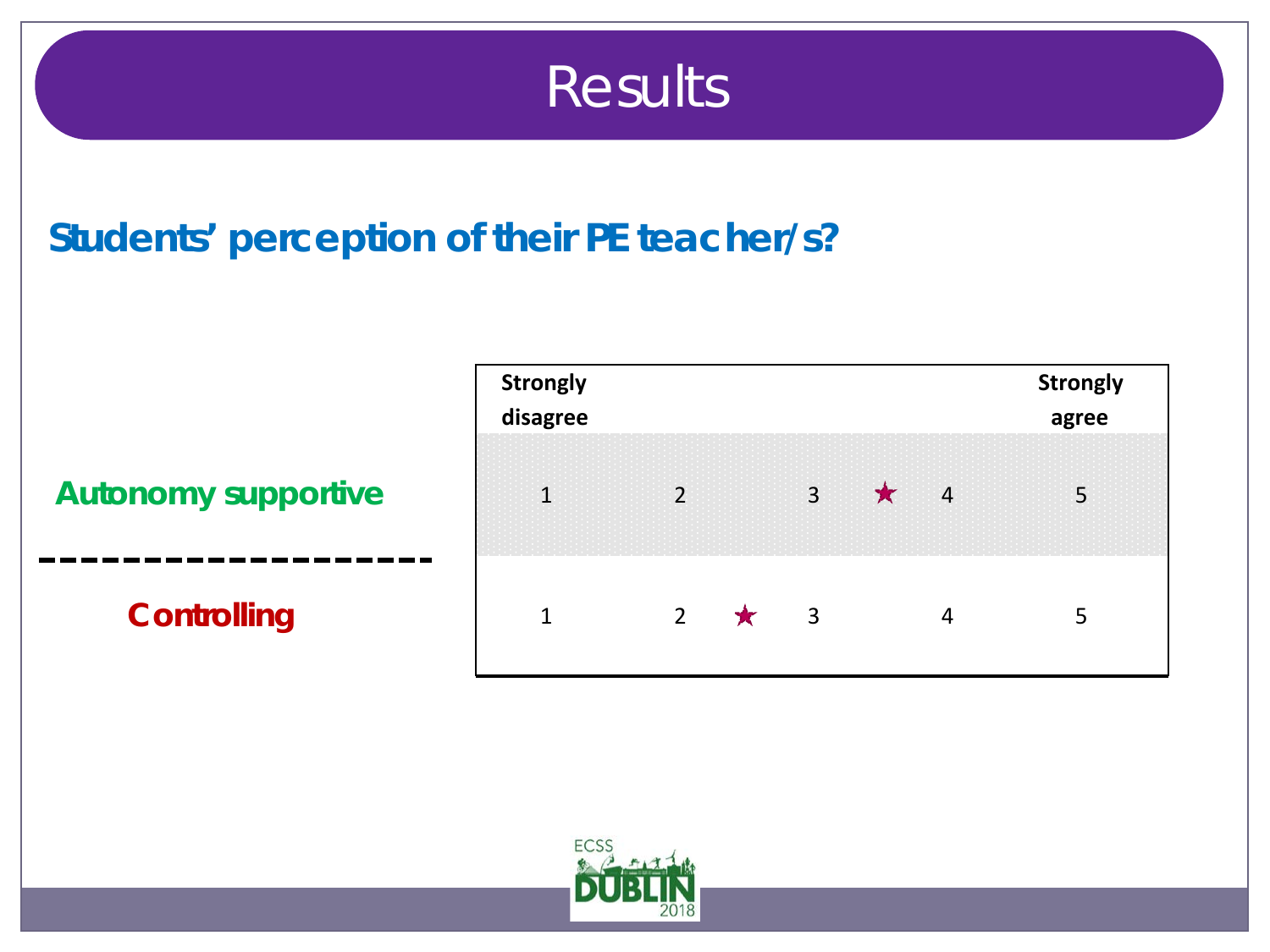## Results

## **Students' perception of the PE environment?**

**Autonomy satisfaction** 

**Competence satisfaction**

**Relatedness satisfaction**

**Autonomy frustration**

**Competence frustration**

**Relatedness frustration**

| Not true<br>at all |                        |                |                | <b>Completely</b><br>true |
|--------------------|------------------------|----------------|----------------|---------------------------|
| $\mathbf{1}$       | $\overline{2}$         | $3*$           | $\overline{4}$ | 5                         |
| $\mathbf{1}$       | $\overline{2}$         | 3<br>★         | $\overline{4}$ | 5                         |
| $\mathbf{1}$       | $\overline{2}$         | $3 \star$      | $\overline{4}$ | 5                         |
| $\mathbf{1}$       | $\overline{2}$         | $*3$           | $\overline{4}$ | 5                         |
| $\mathbf{1}$       | $2^{\circ}$<br>$\star$ | $\overline{3}$ | $\overline{4}$ | 5                         |
| $\mathbf{1}$       | $2*$                   | 3              | 4              | 5                         |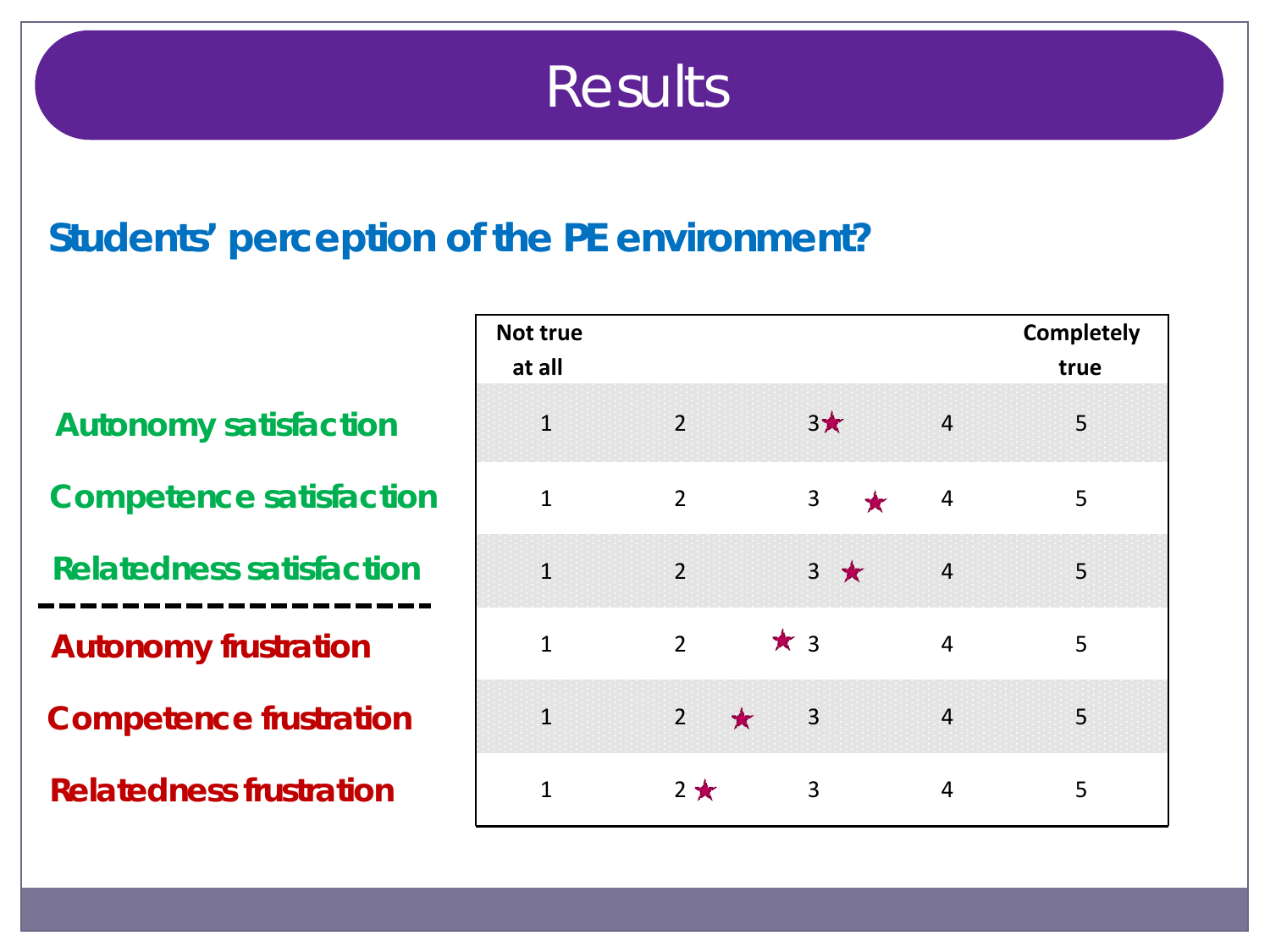## **Results**

## **Students' perception of whether PE has taught them the eight different life skills?**

|                          | Not at all     | <b>A</b> little | <b>Some</b>                              | A lot          | Very much |
|--------------------------|----------------|-----------------|------------------------------------------|----------------|-----------|
| <b>Teamwork</b>          | $\mathbf{1}$   | $\overline{2}$  | $\star$<br>$\overline{3}$                | $\overline{4}$ | 5         |
| <b>Communication</b>     | $\mathbf{1}$   | $\overline{2}$  | $3 \star$                                | $\overline{4}$ | 5         |
| <b>Social skills</b>     | $\mathbf{1}$   | $\overline{2}$  | $3\star$                                 | $\overline{4}$ | 5         |
| Leadership               | $\mathbf{1}$   | $\overline{2}$  | $3 \star$                                | $\overline{4}$ | 5         |
| <b>Goal setting</b>      | $\mathbf{1}$   | $\overline{2}$  | $3 \star$                                | $\overline{4}$ | 5         |
| Time management          | $\mathbf{1}$   | $\overline{2}$  | $\clubsuit$                              | $\overline{4}$ | 5         |
| <b>Problem solving</b>   | $\mathbf{1}$   | $\overline{2}$  | $\bigstar$                               | $\overline{4}$ | 5         |
| <b>Emotional skills</b>  | $\mathbf{1}$   | $\overline{2}$  | $\bigstar$<br>$\overline{\phantom{a}}$ 3 | $\overline{4}$ | 5         |
| <b>Total life skills</b> | $\overline{1}$ | $\overline{2}$  | $3\star$                                 | $\overline{4}$ | 5         |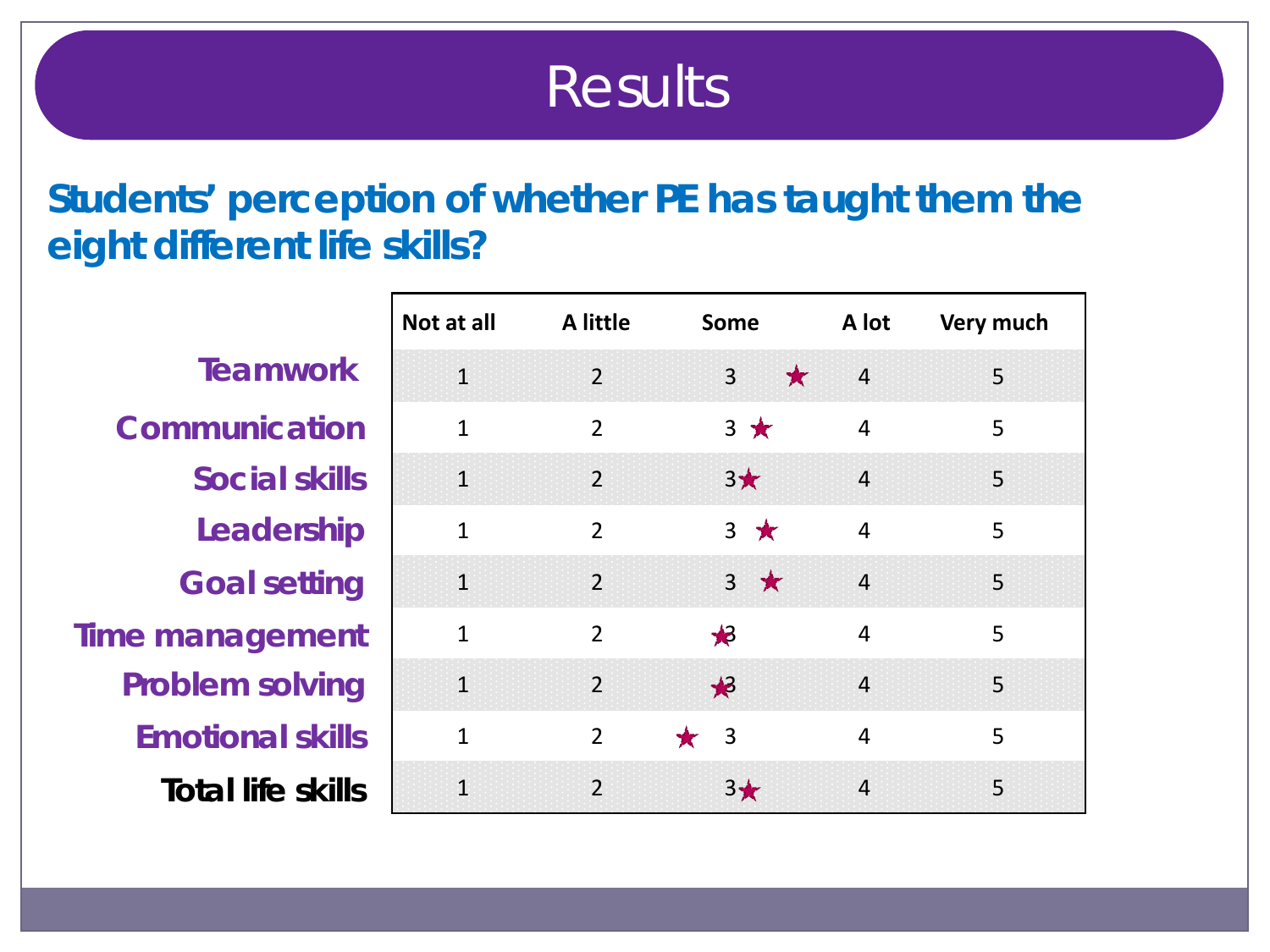# Correlational Results

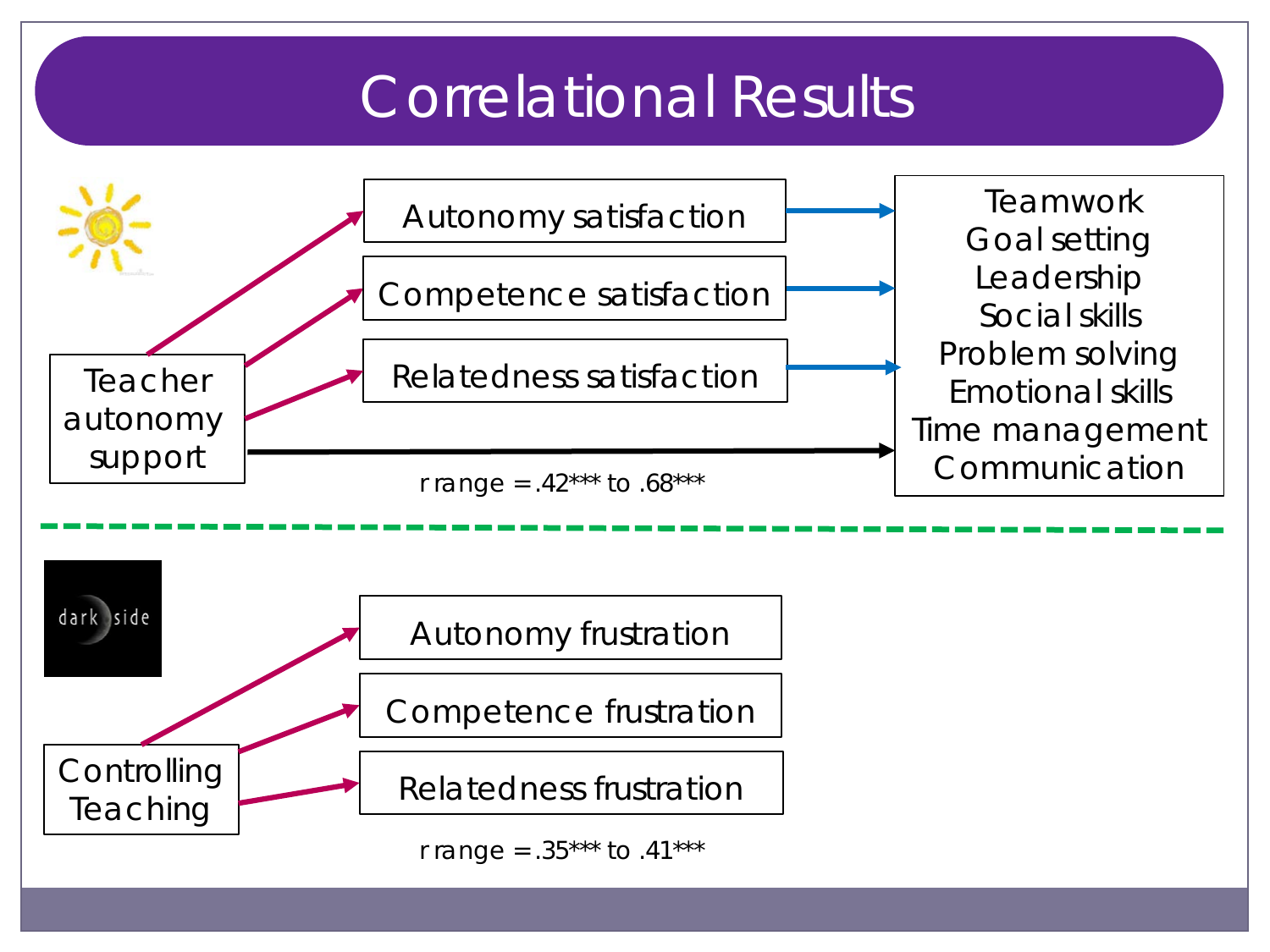## Mediation Results

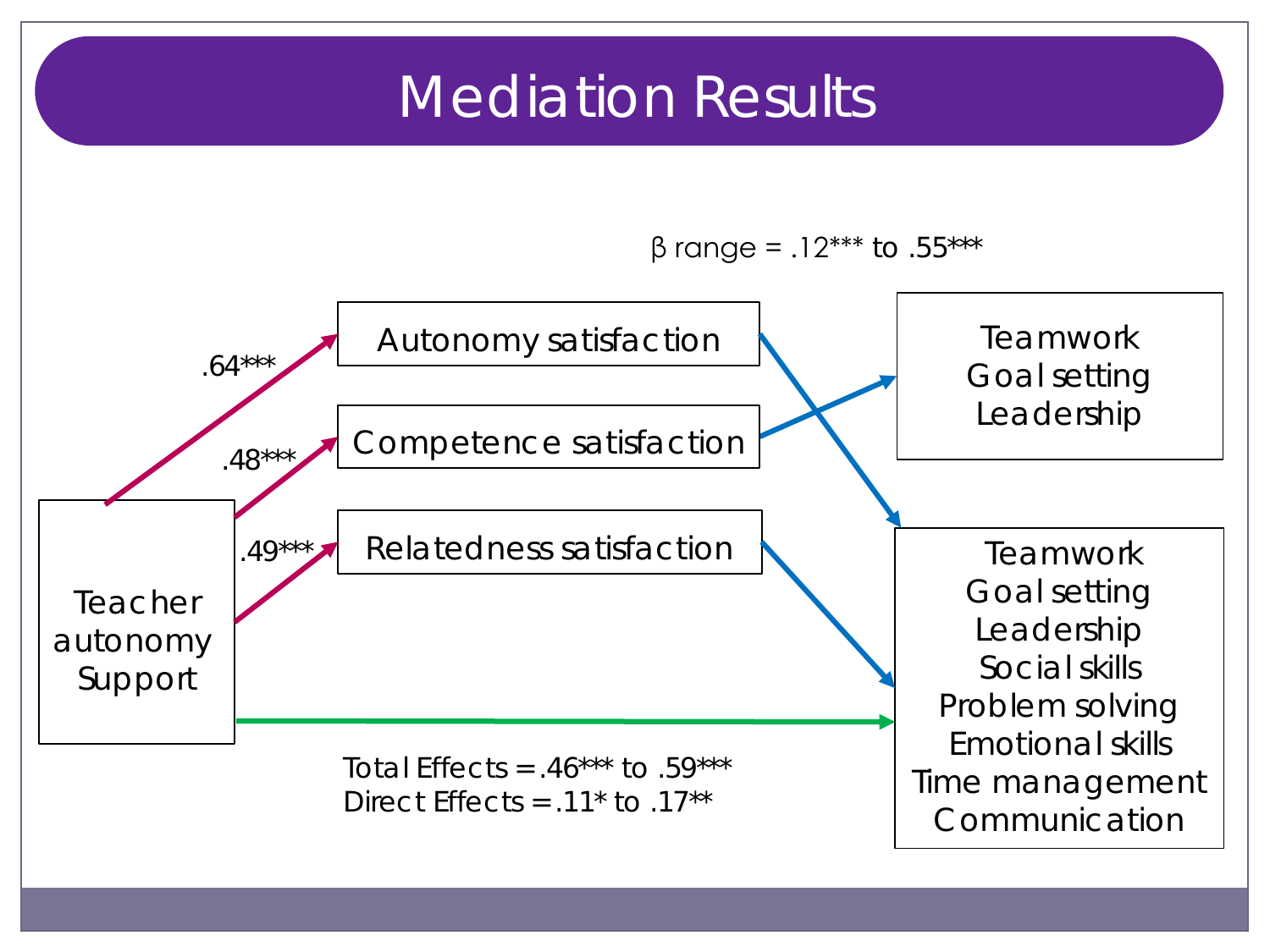## **Discussion**

## **Key Findings**

- $\triangleright$  Bright side of the pathway is related to students development of their life skills within PE
- $\triangleright$  Dark side of the pathway is only related to need frustration

#### **Practical Application**

 $\triangleright$  Teachers should provide an autonomy supportive climate and seek to satisfy students' three basic needs

#### **Limitations**

- $\triangleright$  Causality could not be established
- > Self-report

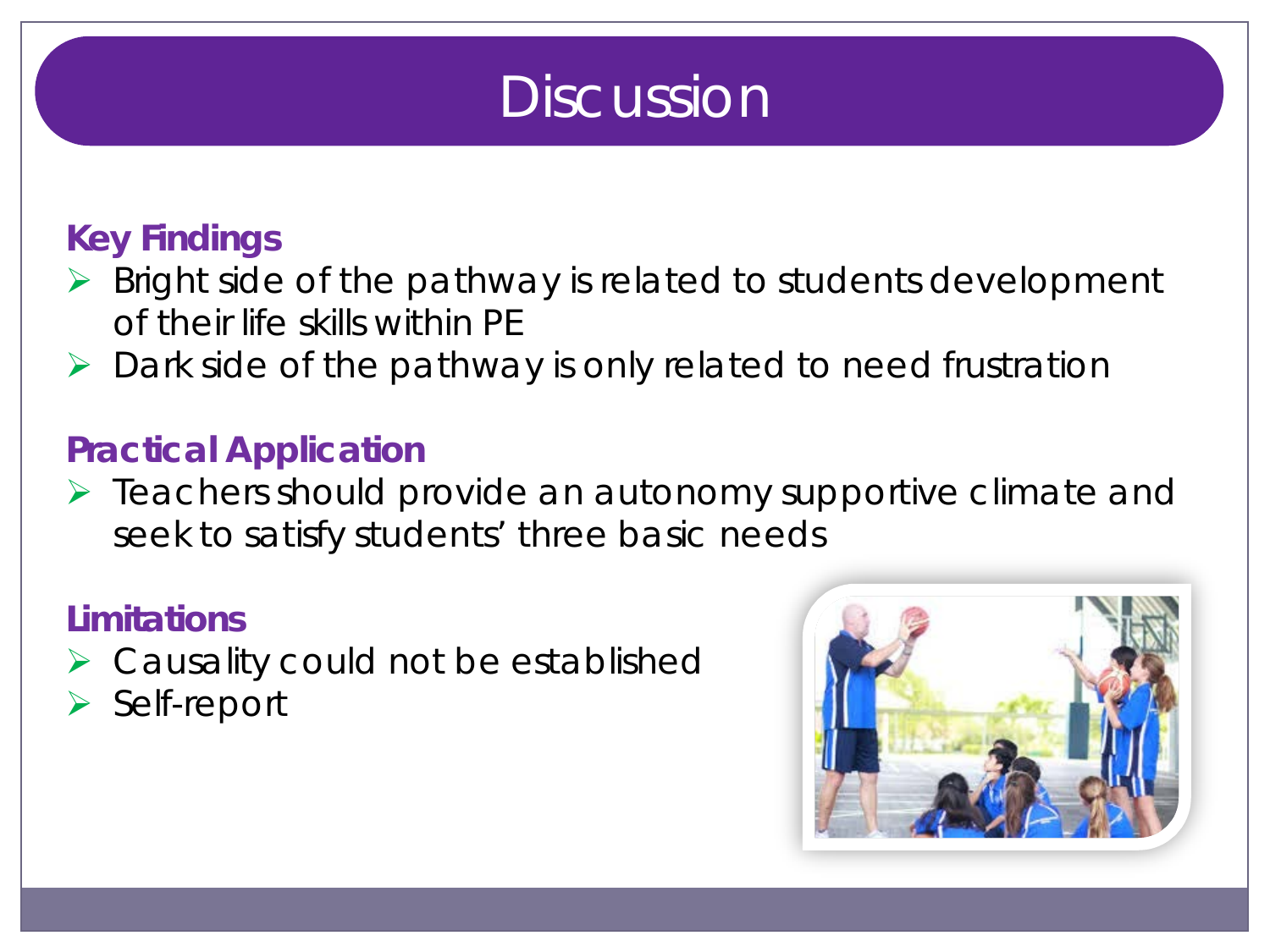## **Questions**



## **For those interested in collaborating on future projects, contact me at: Lorcan.Cronin@edgehill.ac.uk**

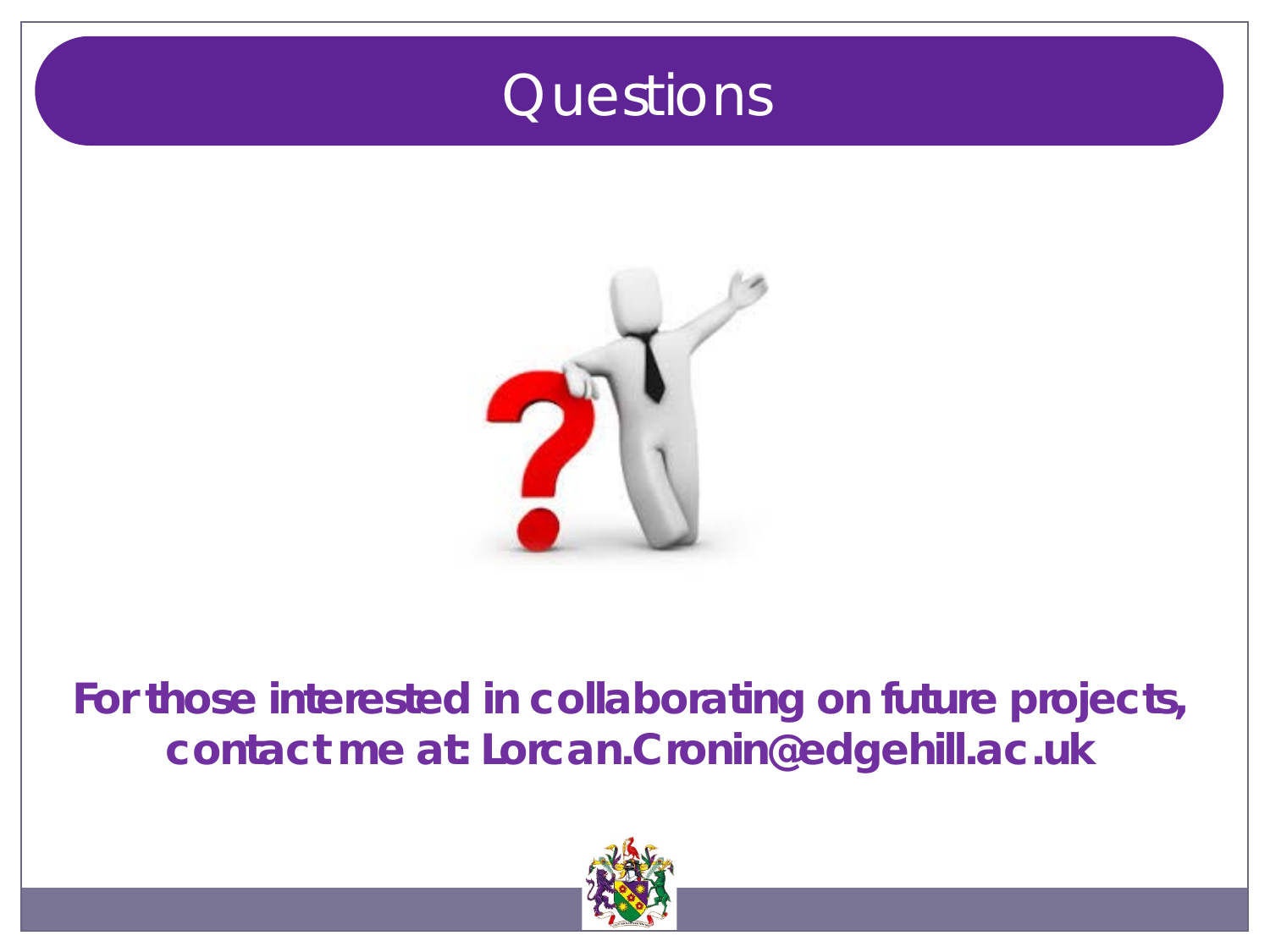## References

- o Appleton, P., Ntoumanis, N., Quested, E., Viladrich, C., & Duda, J. (2016). Initial validation of the coach-created Empowering and Disempowering Motivational Climate Questionnaire (EDMCQ-C). *Psychology of Sport and Exercise, 22*, 53–65.
- o Bailey, R., Hillman C., Arent, S., & Petitpas, A. (2013). Physical activity: An underestimated investment in human capital. *Journal of Physical Activity and Health, 10*(3), 289–308.
- o Bartholomew, K., Ntoumanis, N., Ryan, R., Bosch, J. & Thøgersen-Ntoumani, C. (2011). Self-determination theory and diminished functioning: The role of interpersonal control and psychological need thwarting. *Personality and Social Psychology Bulletin, 37*(11), 1459–1473.
- o Conroy, D., & Coatsworth, J. (2007). Assessing autonomy-supportive coaching strategies in youth sport. *Psychology of Sport and Exercise, 8*(5), 671–684.
- o Cronin, L., Allen, J., Mulvenna, C., & Russell, P. (2018). An investigation of the relationships between the teaching climate, students' perceived life skills development and well-being within physical education. *Physical Education and Sport Pedagogy, 23*(2), 181–196.